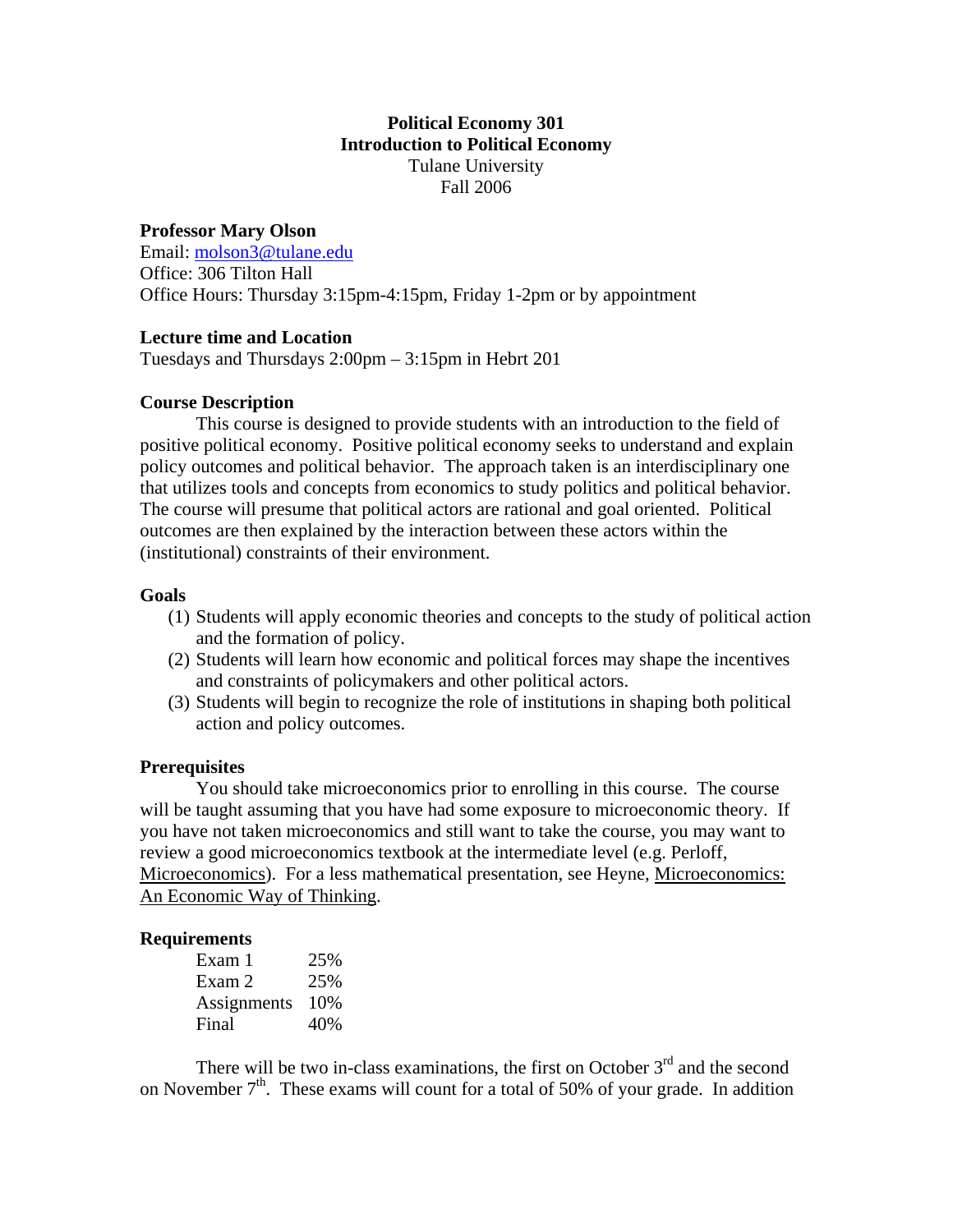to the exams, you will be required to complete two written assignments. These assignments will require you to apply the concepts discussed in class. Students will also be expected to share their applications with the rest of the class in a group discussion. Assignments will count for 10% of your grade. A final exam will be given at the end of the term during exam week and will count for 40% of your grade. Class participation is strongly encouraged and may favorably affect your grade.

## **Required readings**

The primary text for the course is K. Shepsle and M. Bonchek, Analyzing Politics: Rationality, Behavior, and Institutions (W.W. Norton, 1997). This book presents an accessible and comprehensive introduction to the use of rational choice theory in the study of politics. Another text from which we will use several readings is W. Riker's Liberalism Against Populism (Waveland Press, 1988). You should purchase both of these texts.

Also, some additional required readings will be placed on blackboard or on electronic reserve in the library. A password will be provided in class so that you can access those articles and chapters. The web address for e-reserve is: <http://eres.library.tulane.edu/courseindex.asp>

You select our class, enter the password, and you will be able to access the extra readings.

### General Bibliography

 The bibliography that follows lists a few classic texts in the field of political economy. Most of these will be referenced in our textbook for the class. If you become more interested in one or more of the topics, you may want to refer to the original texts for additional readings. However, you are not required to purchase these texts.

Ken Arrow. Social Choice and Individual Values. (Yale University Press, 1963).

Anthony Downs, An Economic Theory of Democracy (Harper and Row, 1957).

Mancur Olson, The Logic of Collective Action (Harvard University Press, 1965).

William Niskanen, Bureaucracy and Public Economics (Edward Elgar, 1995). This book is a revised version of the former Bureaucracy and Representative Government, 1971.

Douglas North. Institutions, Institutional Change and Economic Performance (Cambridge 1990). (discusses how institutions evolve and how they shape the performance of political and economic systems—North is a nobel laureate in Economics).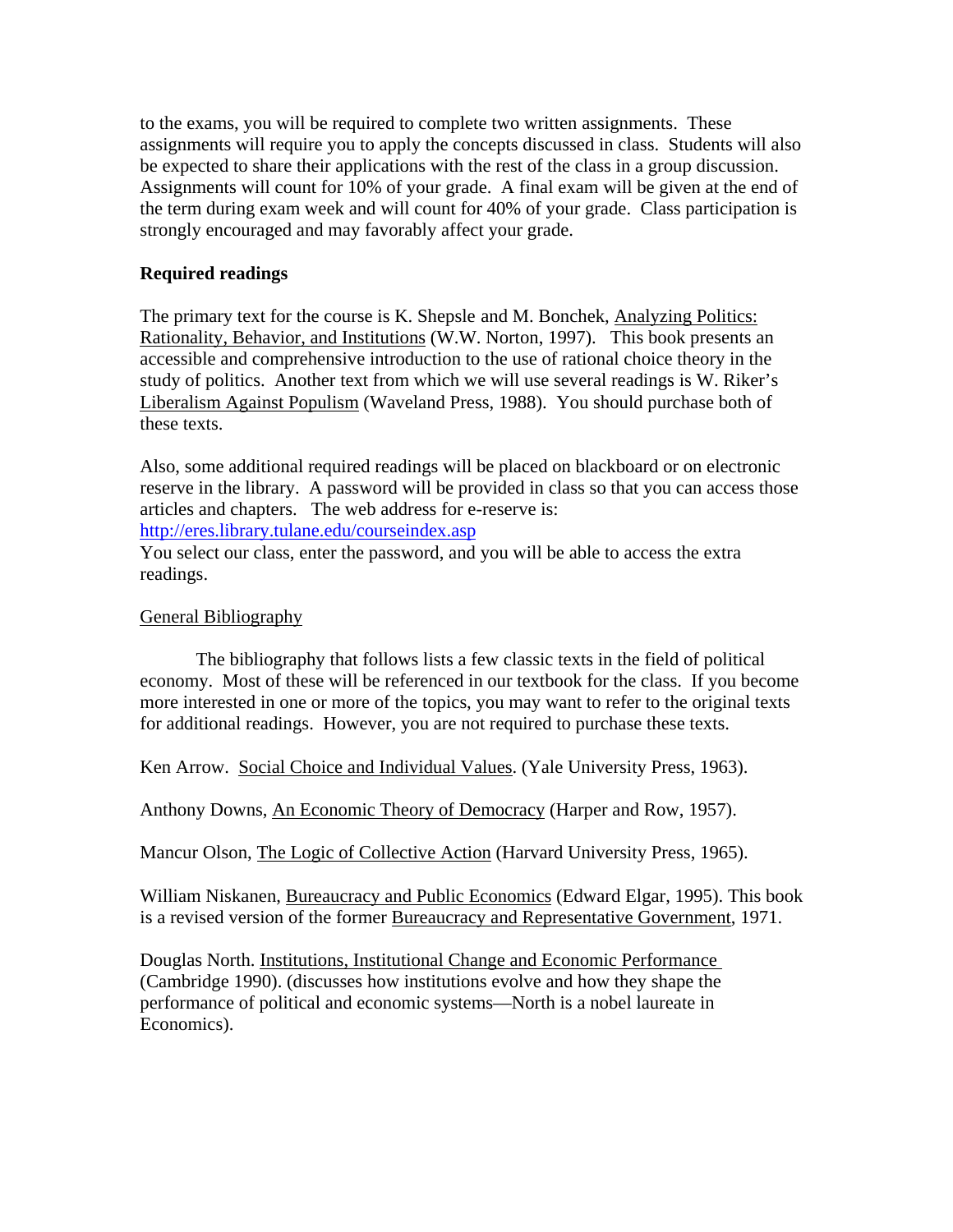George Stigler. Chicago Political Economy (University of Chicago Press, 1988). (Some classic articles on regulation, interest groups, from the Chicago school perspective on political economy—some classic articles by Becker, Stigler, and Peltzman, etc).

More advanced:

Dennis Mueller, Public Choice III (Cambridge, 2003) (an almost encyclopedic coverage of public choice literature-intended for those who have training in economic theory and econometric methods).

Torsten Persson and Guido Tabellini. Political Economics: Explaining Economic Policy (MIT Press 2000) (intended more for graduate study, provides a macroeconomics perspective on political economics).

# **Syllabus and Course Outline**

A list of topics and the associated readings for each class are provided below. Dates and number of classes for each topic, except the midterm and final, are approximate, and may be subject to change. The schedule is designed to help you anticipate future classes and deadlines.

# *Introduction*

# 8/31 **Course Introduction, Overview**

# 9/5 **Approaches to the Study of Political Economy**

Shepsle and Bonchek, Chapters 1 and 2. G. Stigler, ``The theory of economic regulation,'' *Bell Journal of Economics*, Spring 1971 (pp 3-21). (Can download from JSTOR) G. Tullock, ``The costs of special privilege," *Perspectives on Positive Political Economy* (Cambridge University Press, 1990) (pp 195-211).

# 9/7 **Analyzing Group Choice** (2 classes)

9/12

Shepsle and Bonchek, Chapters 3 and 4 Riker, Chapter 1, 2, and 5. Liberalism against Populism.

# 9/14 **Spatial Models of Majority Rule** (2 classes)

9/19

Shepsle and Bonchek, Chapters 5 (pp. 82-115) Hinich and Munger, Chapters 2 and 3. Analytical Politics (Cambridge, 1997).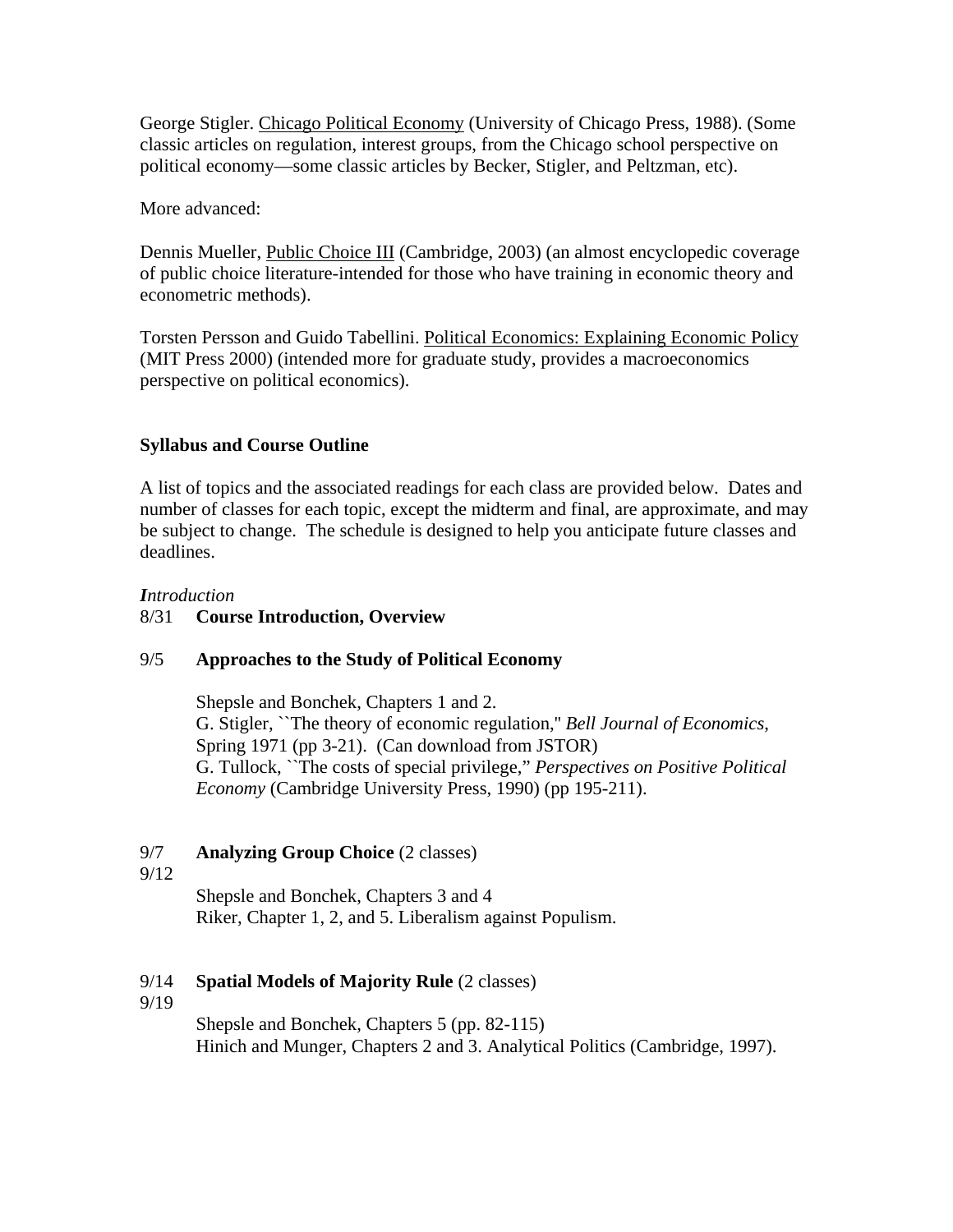#### 9/21 **Strategic Behavior and Majority Rule**

Shepsle and Bonchek, Chapter 6 Riker, Chapter 6, 7. Liberalism against Populism.

### 9/26 **Applications –** Student assignment

### 9/28 **Voting and Elections**

Shepsle and Bonchek, Chapter 7

### 10/3 **Exam 1**

### *Understanding Collective Action*

- 10/5 **Cooperation** (two classes)
- 10/10

Shepsle and Bonchek, Chapter 8 Hand-out on the prisoner's dilemma.

#### 10/12 **Collective Action** (two classes)

10/17

Shepsle and Bonchek, Chapter 9 M. Olson, Chapter 1, *The Logic of Collective Action* (Harvard University Press, 1965). D. Baron, Chapter 6, *Business and Its Environment* (Prentice-Hall, 1993) (pp.

138-146)

## 10/19 **Market Failures and Collective Action**

10/24

Shepsle and Bonchek, Chapter 10 Viscusi, Vernon and Harrington, Selected pages in chapter 10, *Economics of Regulation and Antitrust* (MIT Press, 1997) pp. 322-337.

### *What Role Do Institutions Play?*

# 10/26 **Institutions and Their Impact** (two classes)

10/31

 **S**hepsle and Bonchek, Chapter 11